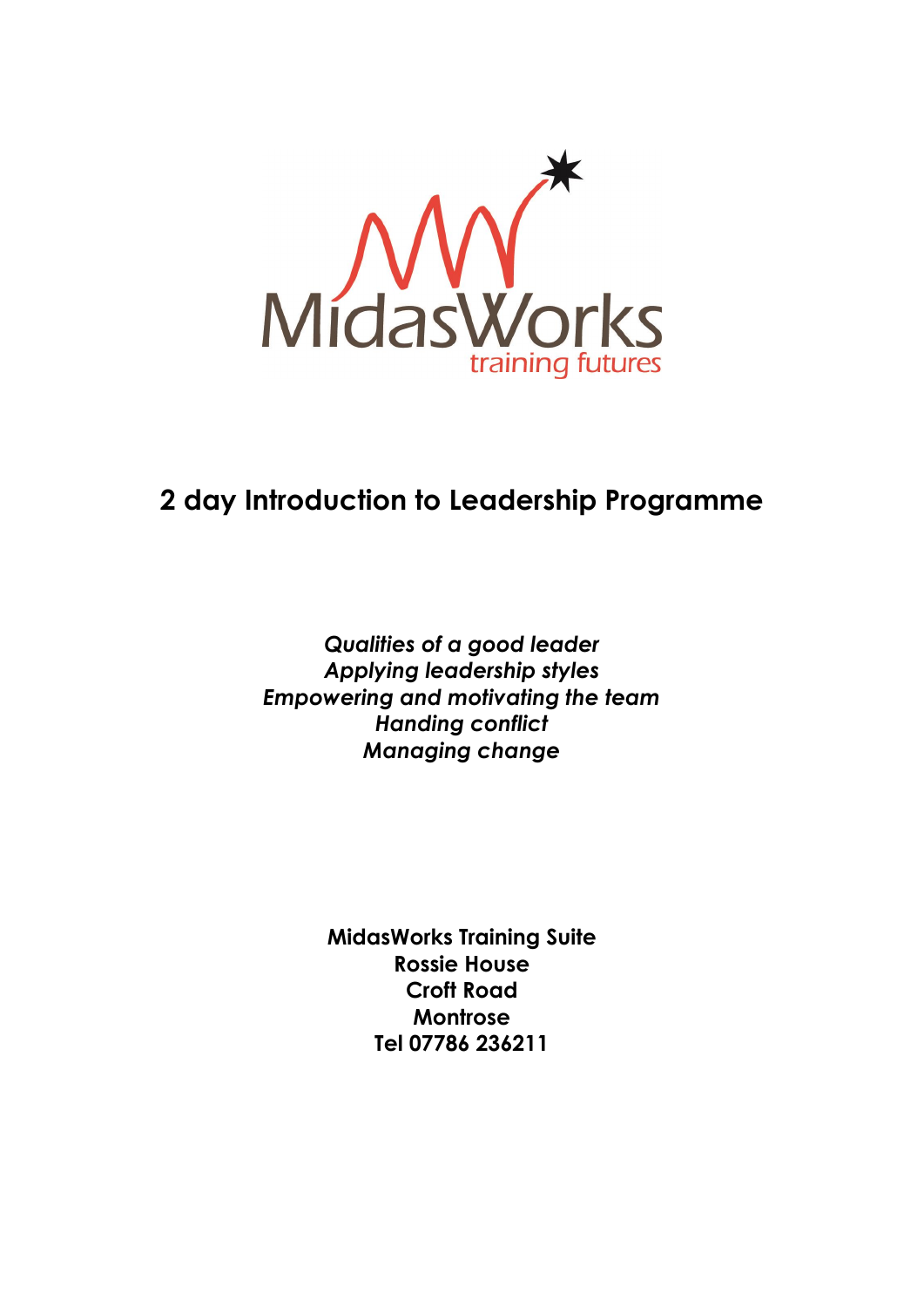

# *About MidasWorks*

Following reorganisation of Scotland's Colleges, Dawn and Mina formed MidasWorks, a business training and development organisation. Between them they have over 40 years' experience of delivering a range of courses in educational and commercial environments. Their passion is in developing people in a relaxed yet professional environment. Your organisational aspirations are their organisational aspirations and their professional approach to programme design ensures that they deliver on your requirements.

> **"***Mina has a wealth of experience in teaching leadership and management. She consistently exceeded expectations in terms of programme design, delivery and organisational change***.** *Mina's delivery style is friendly and engaging and we have had nothing but excellent feedback about all courses she has delivered on. She is as much a leadership role model as a trainer and deliverer.***" Abi Mawhirt Head of HR & OD Dundee and Angus College**

> *"Dawn has delivered various training sessions for AquaTerra Training and feedback from the delegates has been 100% excellent. Prior to training taking place, Dawn liaised with us to ensure that content is exactly what the organisation wanted and this has ensured that the training is not just a tick box exercise but is relevant to delegates and meets the organisational goals***."**

**Charlie Cameron, Director, AquaTerra Training, Aberdeen**

**Other MidasWorks Customers include:** SSE Perth, Montrose Rope and Sail, Loch Duart Salmon, Angus Council, Dundee and Angus College, Edinburgh College, Barber Shop and NHS.

| Mina Welsh (FCMI)                       | Dawn Hayes (CIPD)                                     |
|-----------------------------------------|-------------------------------------------------------|
| <b>Qualifications &amp; Experience</b>  | <b>Qualifications &amp; Experience</b>                |
| PG Diploma<br>Management,<br>BA<br>Info | CIPD, TQFE, Assessor and Verifier, SQA External       |
| Community Education, TQFE, Assessor and | Verifier                                              |
| Verifier, cmi Coaching.                 |                                                       |
| Academic Head, Organisational           | International SQA External Verifier                   |
| Development Project Manager.            |                                                       |
| Line management 30 staff                | Part time lecturer North East Scotland College, Perth |
|                                         | College and Universities of Highlands & Islands       |
| European Project Manager for 2 projects | Course Leader for HNC and HND Admin & IT and BA       |
| valued at £1m                           | Management Studies (RGU)                              |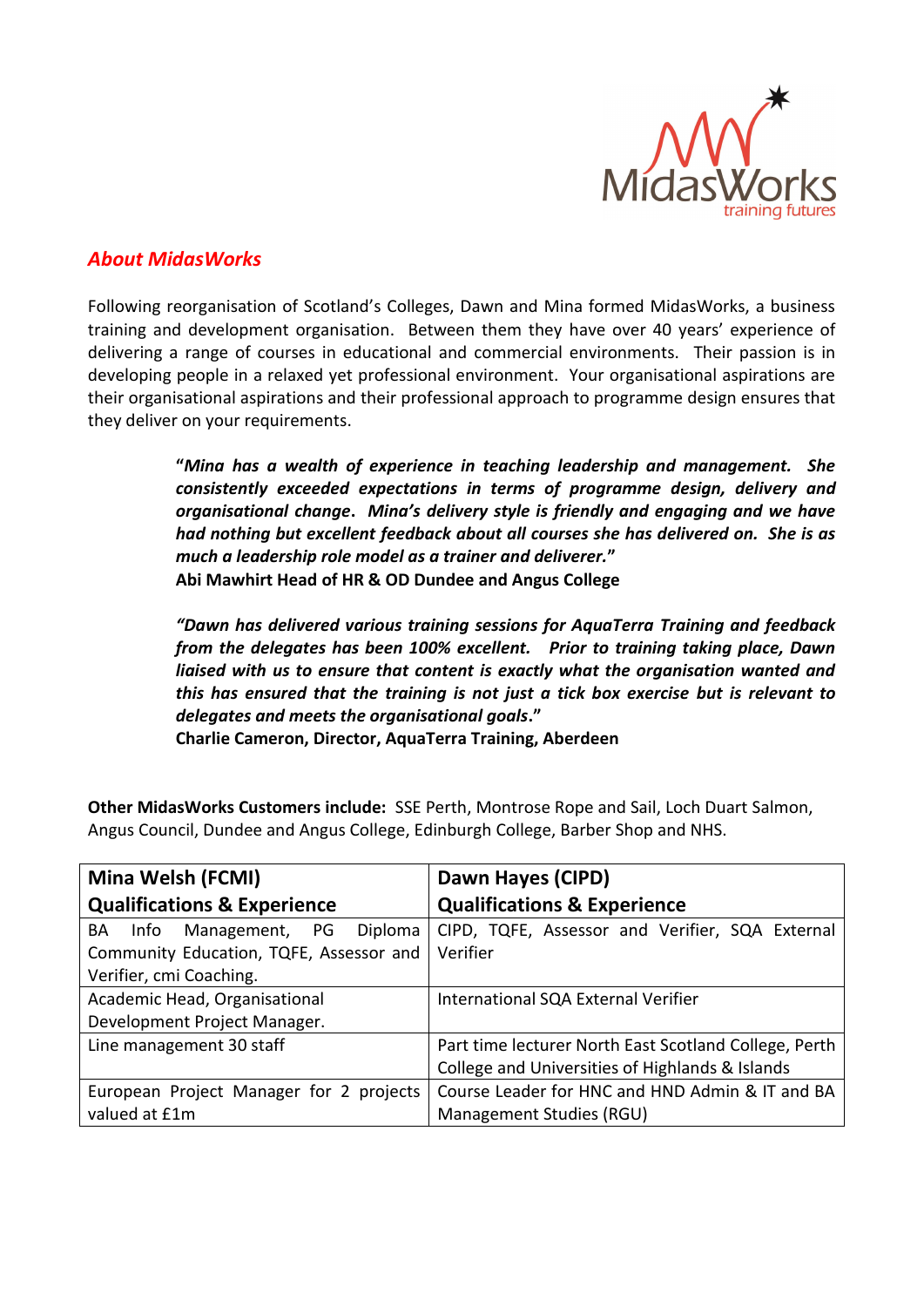## **Training Materials:**

All training materials have been written to meet the needs of the course and will be useful as a future reference for clients.

### **Training Venue:**

Training will take place in the MidasWorks Training Suite, Rossie House, Croft Road, Montrose. The venue is suitable for disabled clients but please let us know if any additional support is required.

### **Refreshments:**

Refreshments and lunch will be provided. Please inform MidasWorks if you have any special dietary requirements.

### **Costs:**

The cost for the 2 day course is £400.00 and includes course materials, lunch/ refreshments.

### **Further Information:**

Visit [www.midasworks.co.uk](http://www.midasworks.co.uk/) Or email [info@midasworks.co.uk](mailto:info@midasworks.co.uk) Or telephone: 07786 236211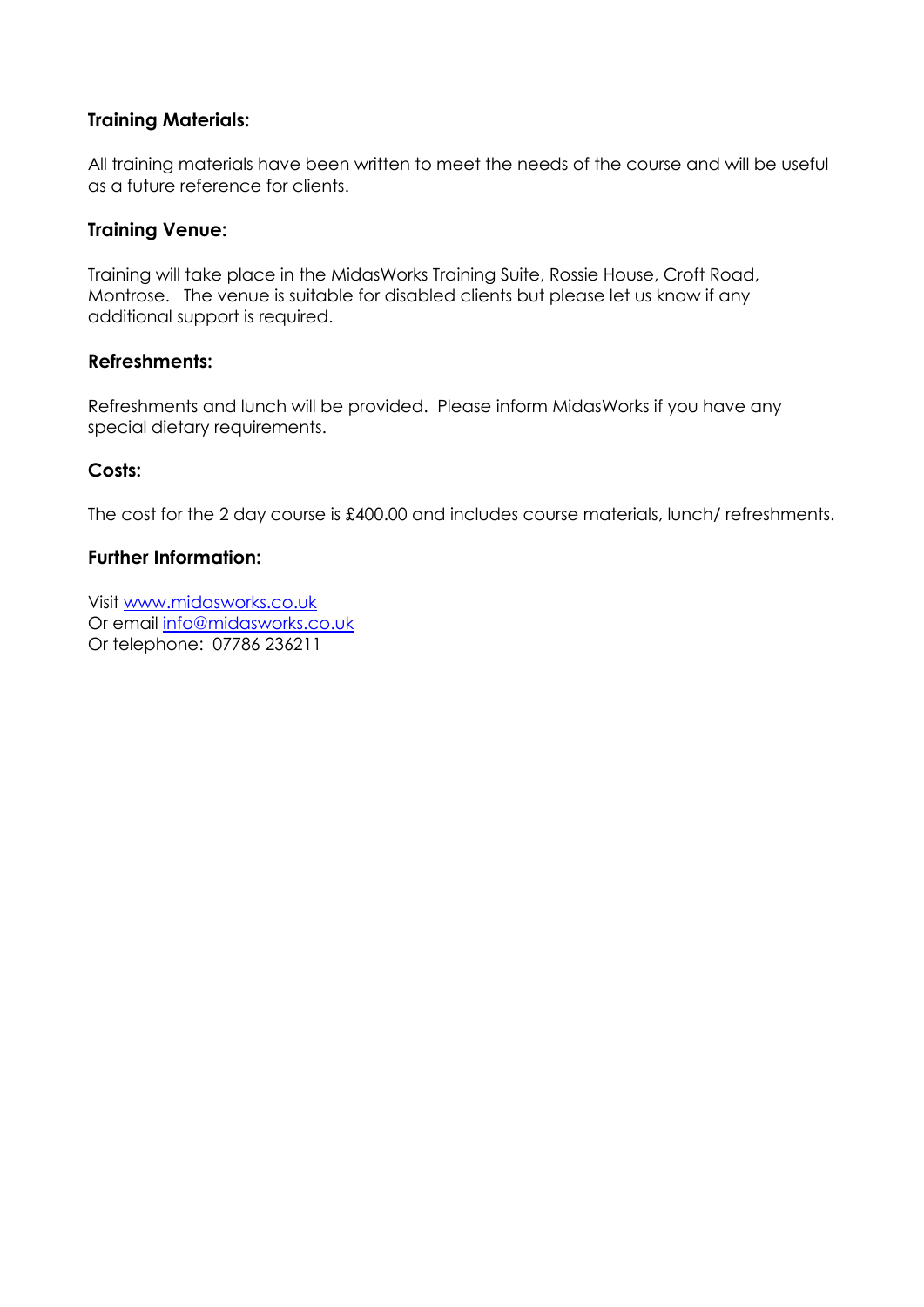

# **PROGRAMME CONTENT**

## **INTRO TO LEADERSHIP SKILLS**

### **Introduction:**

Being a good leader requires a great deal of understanding, time and commitment. Leadership is probably the most researched subjects in business because it is the one critical topic that can make the difference between success and failure. At times leadership may seem intensely complex, but by applying some fundamental skills you will find that you can lead your team with confidence.

*A leader is one who knows the way, goes the way, and shows the way. —John Maxwell*

### **Aims:**

The aim of this training course is to:

- Provide delegates with the fundamental skills they need in order to be a great leader
- Help delegates select the most appropriate way to deal with different situations by applying themselves in a leadership or management capacity

### **Intended for:**

This training course is recommended for anyone who is currently, or aspires to be, in a leadership position

### **Outcomes:**

The delegate will be able to:

- Appreciate the different challenges of a Leader vs Manager
- Understand the qualities of a good leader
- Apply appropriate leadership styles to deal with different situations